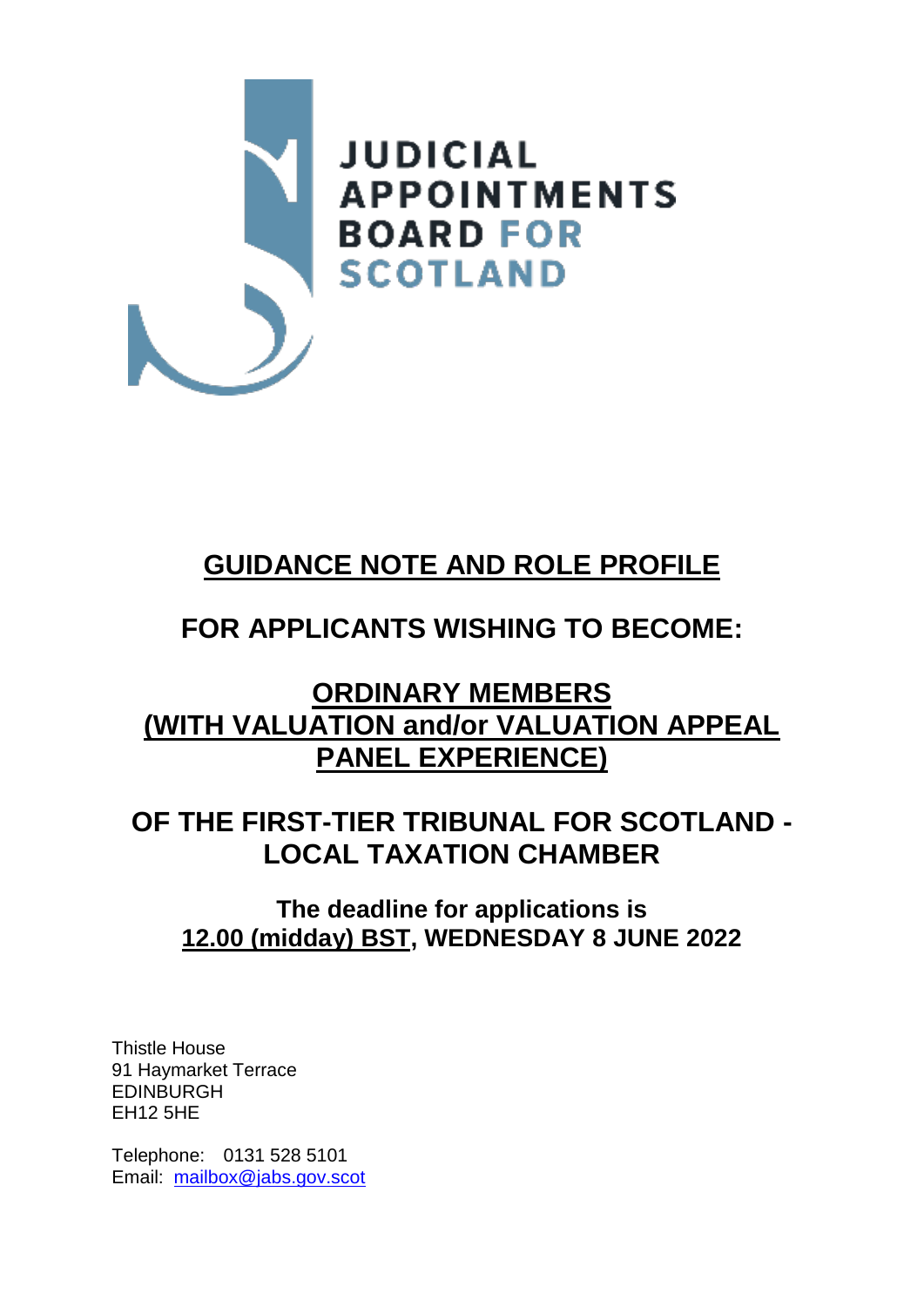## **CONTENTS**

| 1.    | <b>INTRODUCTION</b>                    | 3  |
|-------|----------------------------------------|----|
| 2.    | <b>ELIGIBILITY</b>                     | 3  |
| 3.    | ROLE DESCRIPTION                       | 5  |
| 4.    | <b>SKILLS AND QUALITIES</b>            | 8  |
| 5.    | THE PROCESS                            | 9  |
| 6.    | <b>ONLINE APPLICATION</b>              | 9  |
| 7.    | <b>COMPLETING THE APPLICATION FORM</b> | 9  |
| 7.1   | <b>Full Name</b>                       | 9  |
| 7.2   | <b>Career History</b>                  | 9  |
| 7.3   | Self-Assessment                        | 9  |
| 7.3.1 | Technical knowledge and skills         | 10 |
| 7.3.2 | Location                               | 10 |
| 7.4   | <b>Conflict of Interest</b>            | 11 |
| 8.    | <b>ENHANCED DISCLOSURE</b>             | 11 |
| 9.    | <b>FEEDBACK</b>                        | 11 |
| 10.   | <b>TIMETABLE</b>                       | 11 |
| 11.   | REASONABLE ADJUSTMENTS                 | 11 |
| 12.   | <b>COMPLAINTS</b>                      | 11 |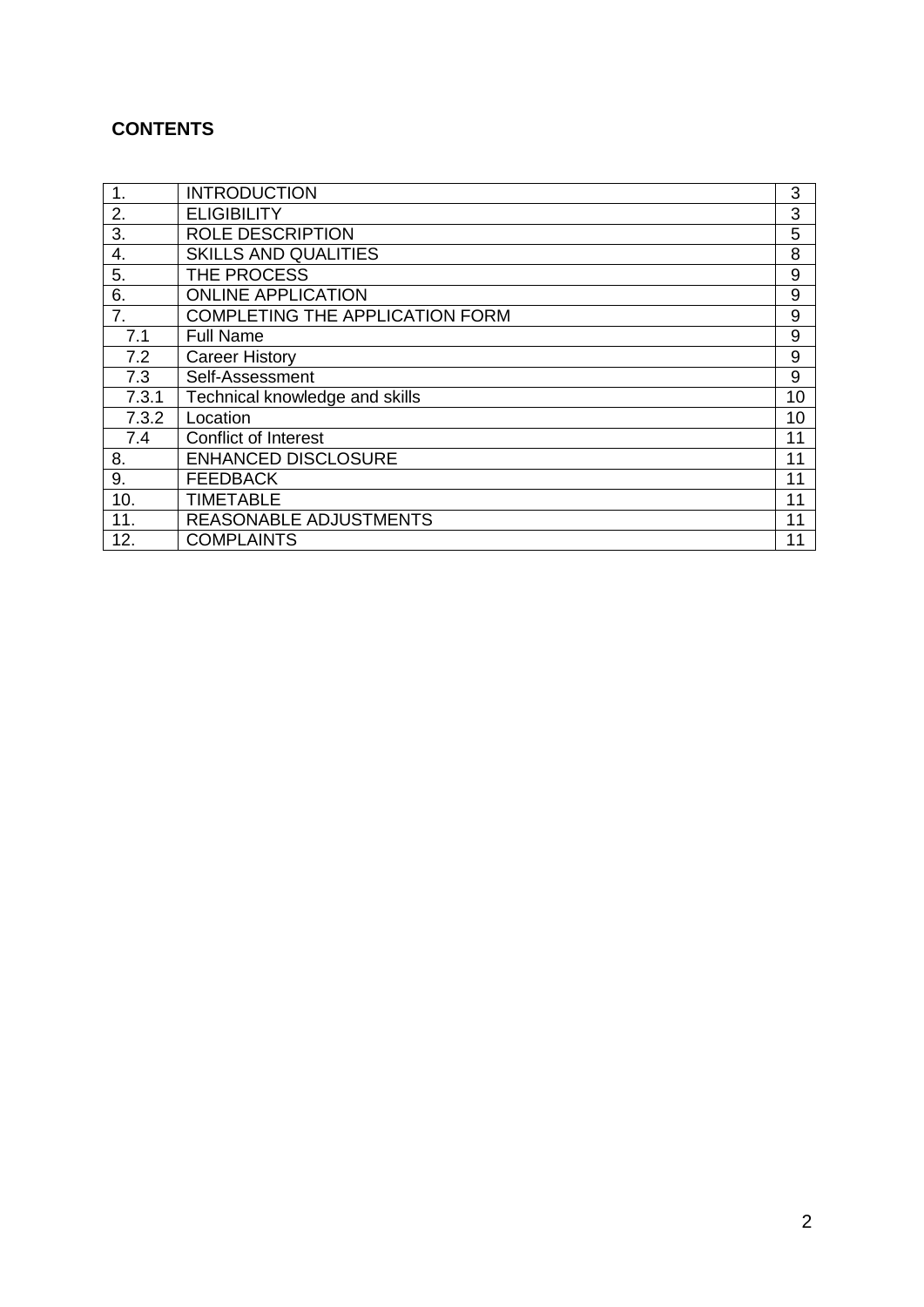## **1. INTRODUCTION**

The Judicial Appointments Board for Scotland invites applications from suitably qualified and capable individuals who wish to be considered for appointment as an **Ordinary Member (with valuation and/or Valuation Appeal Panel experience), of the First-tier Tribunal for Scotland, and assigned to work within the Local Taxation Chamber (LTC)** (LTC title will be confirmed through regulations currently being developed).Successful applicants will acquire judicial status and capacity by virtue of section 14(1) of the Tribunals (Scotland) Act 2014.

The following information is provided to assist you in completing the online application form and in preparing for the interview. **Please read it carefully before completing your application.**

#### **2. ELIGIBILITY FOR APPOINTMENT AS AN ORDINARY MEMBER (WITH VALUATION and/or VALUATION APPEAL PANEL EXPERIENCE) OF THE FIRST-TIER TRIBUNAL FOR SCOTLAND**

The eligibility criteria for this appointment are stated at the Scottish Tribunals (Eligibility for Appointment) Amendment Regulations 2021 (SSI 2021/341). are available [here.](https://www.legislation.gov.uk/ssi/2021/341/made)

A person is eligible for appointment as an Ordinary Member (with valuation and/or Valuation Appeal Panel experience) of the First-tier Tribunal for Scotland if the person -

(a) has knowledge of a valuation area, and

(b) has substantial experience of the valuation of domestic or non-domestic properties.

(2) In this regulation—

(a)"substantial experience of the valuation of domestic or non-domestic properties" means either—

(i)demonstrable knowledge and understanding of relevant valuation matters, whether obtained in a business, trade, charity or not-for-profit organisation, profession or academia (but such experience does not count as relevant experience where a person is a former member of professional body, board or academic institution if the person has been debarred from that body, board or institution or has been subject to any sanction that would have led to such debarment had the person not ceased to belong to it), or

(ii)at least 3 years' experience regularly sitting as a member of a valuation appeals committee constituted under section 29(1) of the Local Government etc. (Scotland) Act 1994[\(3\)](https://www.legislation.gov.uk/ssi/2021/341/made#f00003),

(b)"a valuation area" has the meaning given in section 27(1) of the Local Government etc. (Scotland) Act 1994,

(c)"regularly" means at least 4 times per year.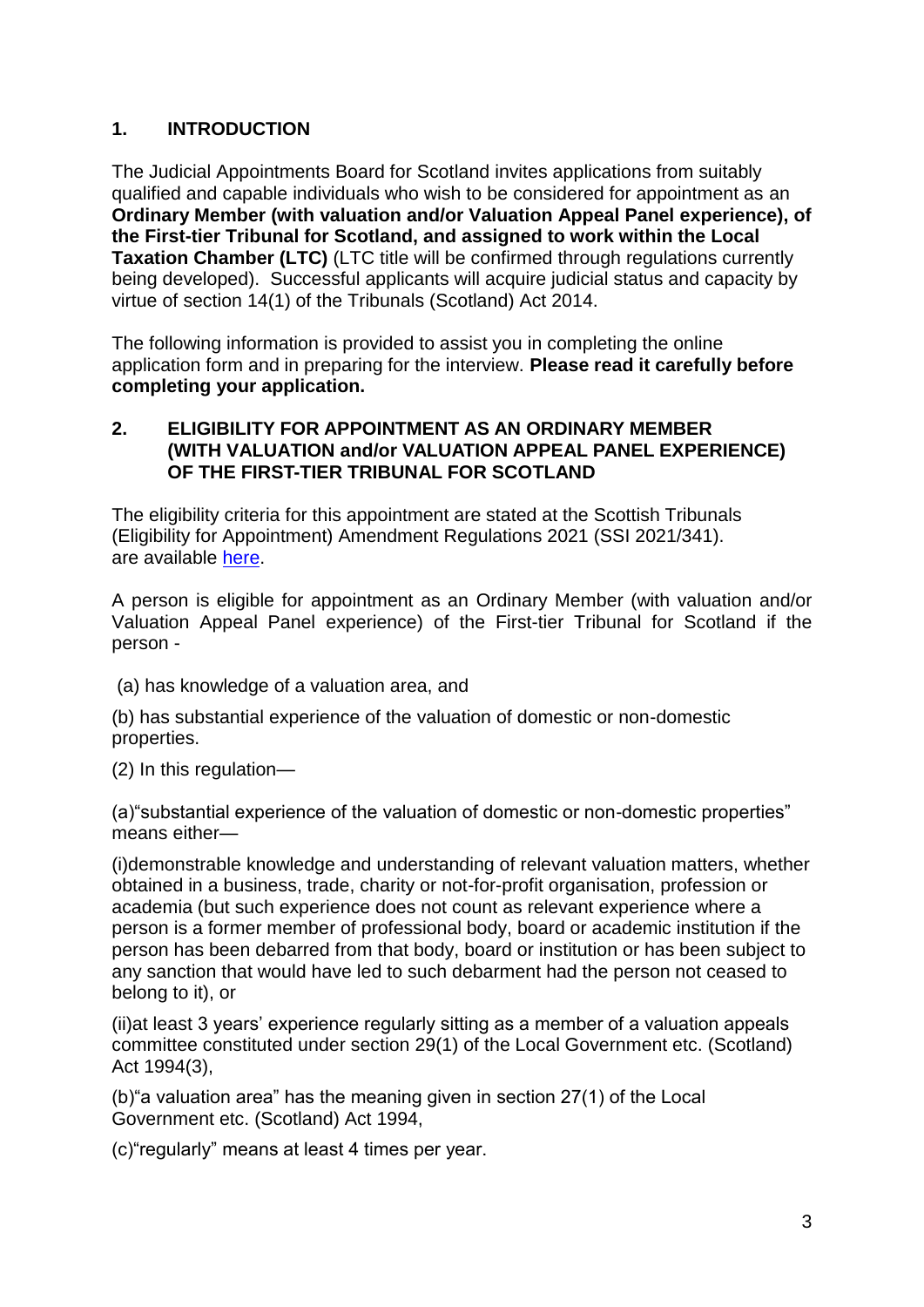The following individuals are disqualified from becoming an Ordinary Member (surveyor rating experience) of the First-tier Tribunal: Members of the House of Commons, the Scottish Parliament, the European Parliament, the Scottish Government or Ministers of the Crown.

The Scottish Parliament (Disqualifications) Order 2015 also applies to this office.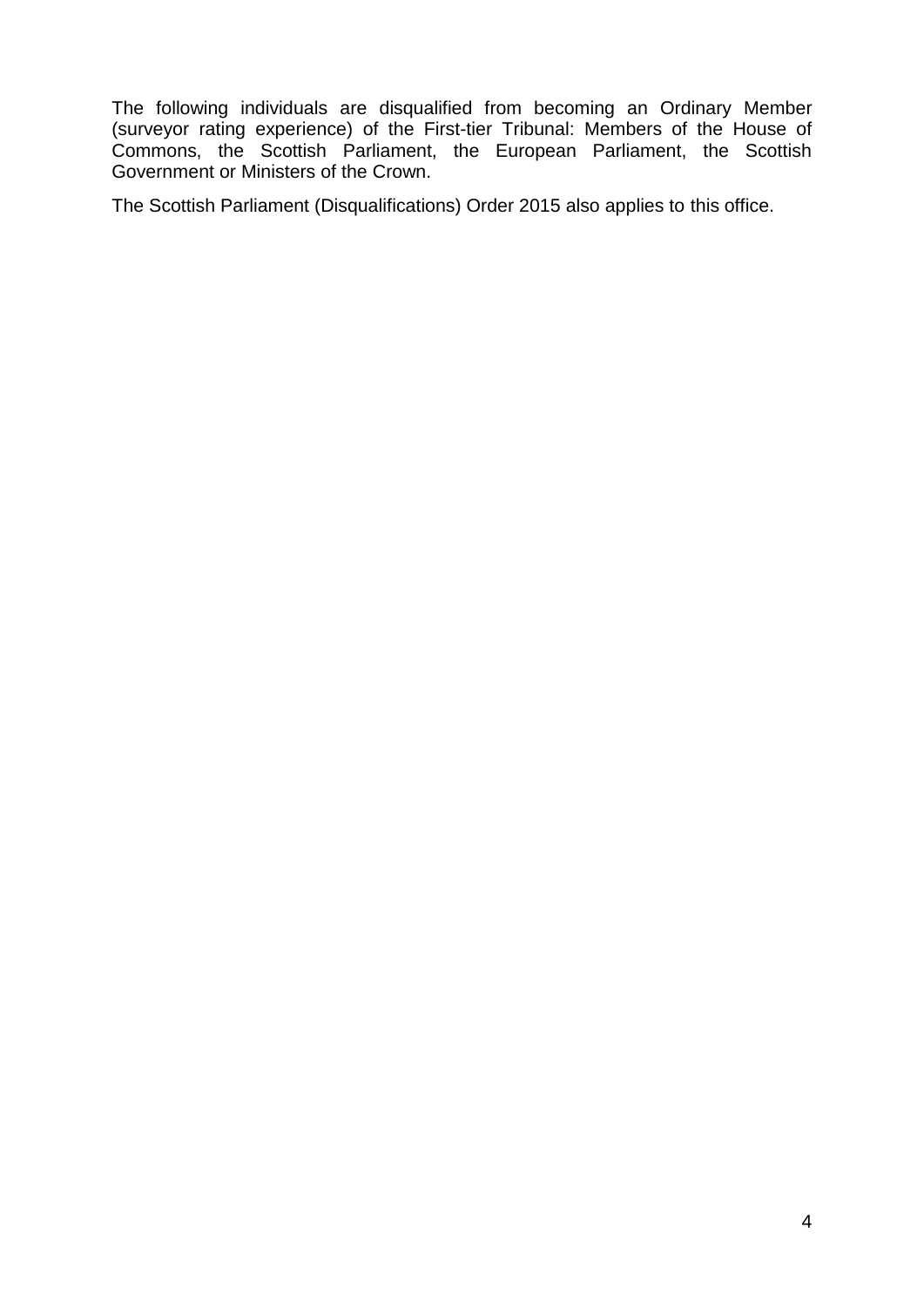## 3. **THE ROLE DESCRIPTION**

Please see below the role description (produced by the Scottish Government).

## **ROLE DESCRIPTION**

## **FIRST-TIER TRIBUNAL FOR SCOTLAND, LOCAL TAXATION CHAMBER<sup>1</sup> VALUATION MEMBER**

The Scottish Ministers are seeking to appoint a number of ordinary members with valuation and/or Valuation Appeal Panel experience, to the First-tier Tribunal for Scotland assigned to the Local Taxation Chamber. Ordinary members of the Firsttier Tribunal for Scotland are appointed under Part 1 of Schedule 3 of the Tribunals (Scotland) Act 2014 ("the 2014 Act").

The 2014 Act created a new simplified statutory framework for tribunals in Scotland, bringing existing tribunal jurisdictions together and providing a structure for new jurisdictions. The 2014 Act created two new tribunals, the First-tier Tribunal for Scotland and the Upper Tribunal for Scotland, known collectively as the Scottish Tribunals.

Subject to regulations, it is anticipated that the Local Taxation Chamber of the Firsttier Tribunal ("the LTC") will be established by the end of 2021. The functions of the Valuation Appeals Committees and the Council Tax Reduction Review Panel will transfer to the LTC on 1st January 2023. The valuation appeal functions of the Lands Tribunal for Scotland will transfer to the Upper Tribunal on the same date.

The  $\overline{LC}$  will deal with  $-$ 

• valuation appeals and complaints under the Valuation Acts ( this includes Non-domestic rates appeals) and

• Council tax appeals under section 81(1) and 87(6) of the Local Government Finance Act 1992, which are currently heard by valuation appeals committees by virtue of section 29(1)(a) of the Local Government etc (Scotland) Act 1994 (This refers to council tax finance appeals re chargeable properties and chargeable persons, calculation of the amount of council tax due and Banding appeals and appeals re validity of council tax appeals);

• Appeals against determinations made in respect of applications for council tax reduction<sup>2</sup>, which are currently considered as reviews by the council tax reduction review panel;( to note, these appeals are not within remit of ordinary members)

• Appeals against civil penalties under section 31 or section 34 of the Non-Domestic Rates (Scotland) Act 2020.

1

<sup>&</sup>lt;sup>1</sup> Name of chamber subject to regulations.

<sup>2</sup> In accordance with the functions sets out in the Council Tax Reduction (Scotland) Regulations 2021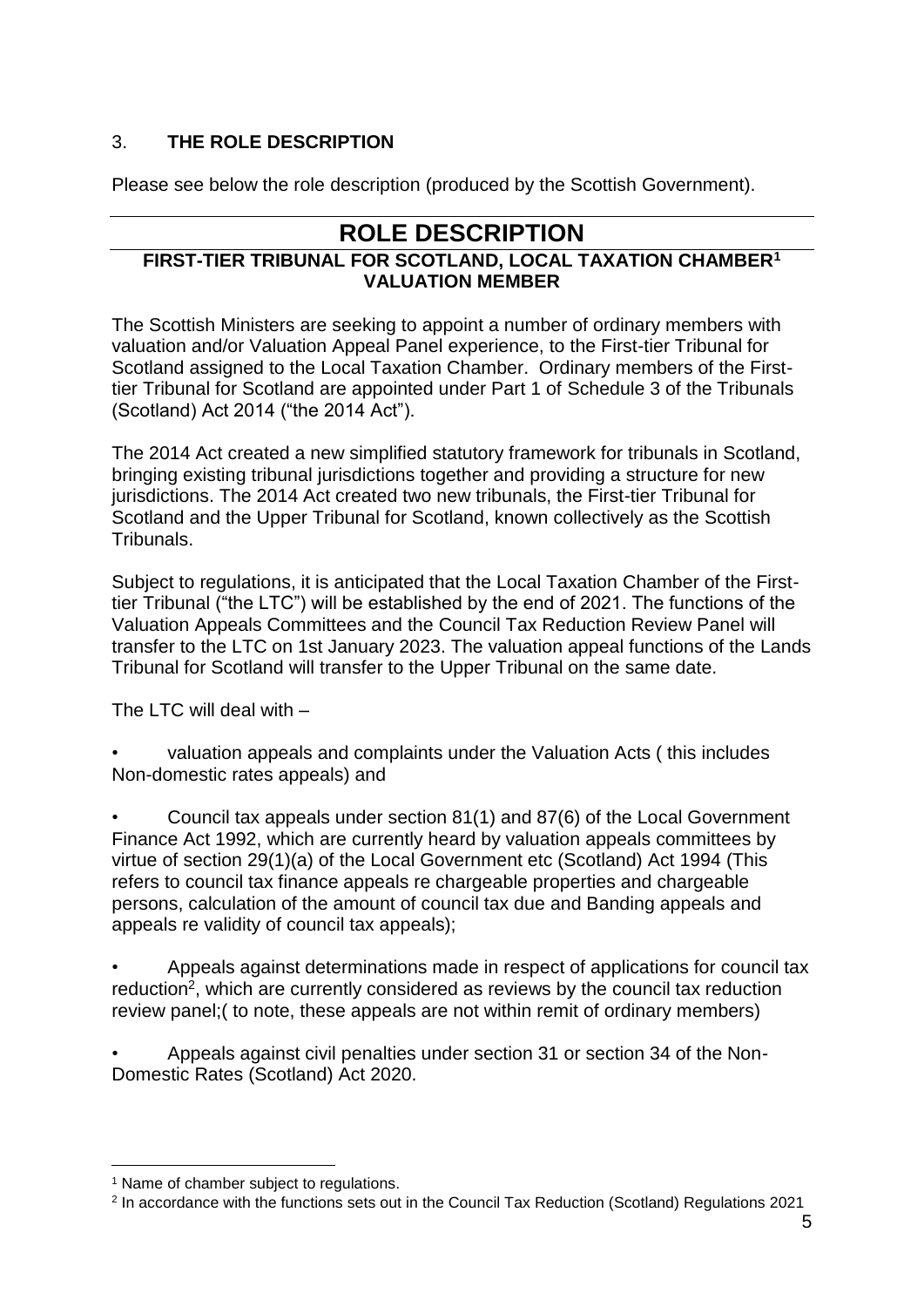## **Role of an Ordinary Member (Valuation)**

Depending on the type of case, ordinary members (with valuation experience) will sit jointly with a panel comprising, in addition to themselves, a legal and ordinary member (with valuation and/ or Valuation Appeal Panel experience) or a legal and ordinary member with surveyor rating experience, hearing appeals in connection with decisions and determinations in relation to Valuation Acts, council tax valuation appeals, council tax finance appeals and penalty notice appeals under the Non-Domestic Rates (Scotland) Act 2020.

Members will be required to:

- 1. communicate effectively with all parties;
- 2. actively assist in the management of cases and promote efficient dispatch of business;
- 3. weigh up potentially conflicting evidence and support other members to reach an independent and reasoned decision;
- 5. work collaboratively with other members of the Tribunal, participating effectively and impartially in the decision making process;
- 6. be courteous and considerate to all Tribunal users and staff and sensitive to people from different backgrounds;
- 7. engage positively, effectively and openly with all parties and the public;
- 8. use their additional knowledge and expertise in relation to the valuation area to assist the Tribunal to understand the evidence provided;
- 9. ensure that parties can effectively present their case and have it considered fairly;
- 10. support the legal member in drafting a decision and statement of reasons that accurately reflects the issues under consideration and the collective decision of the members considering the case;
- 11. travel throughout Scotland, as required; and
- 12. carry out all other tasks which may reasonably be required.

## **Time Commitment**

The time commitment, which can be discussed and agreed with the Chamber President, is expected to be in the order of 10-15 days per year, depending on the volume of work of the Tribunal. Sittings need not always be on a full day basis, and where possible half day sittings can be accommodated. In addition there will be in the order of four days training in the first year and one day training per annum thereafter.

## **Fees and Expenses**

The fee is £213.82 per day. Travel and subsistence expenses, in line with any guidance issued, will also be met.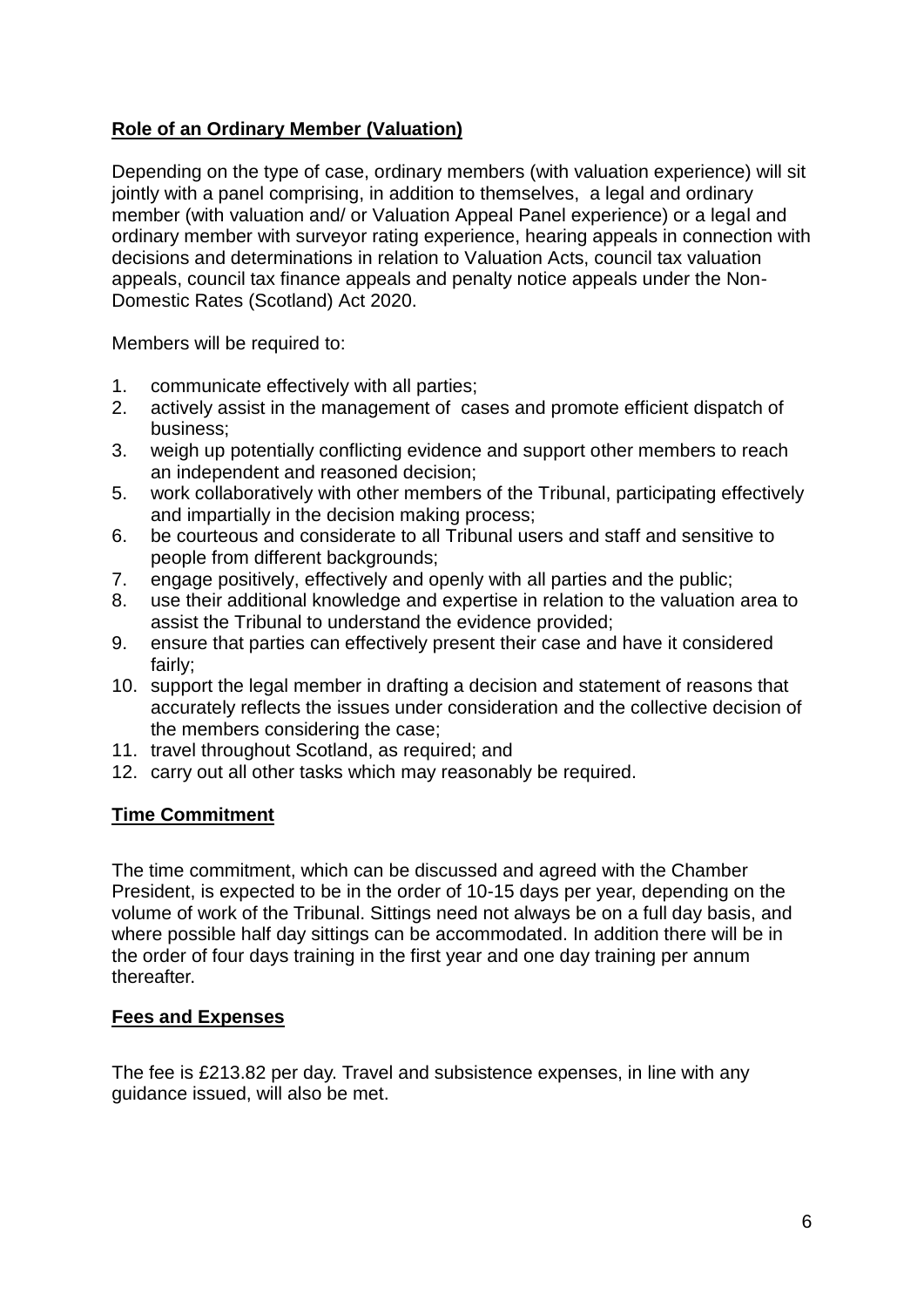## **Period of appointment**

By virtue of paragraph 4 of schedule 7 of the 2014 Act members are automatically reappointed for periods of five years, unless one of the following conditions, listed in paragraph 4(3) of schedule 7, applies

- the member has declined to be reappointed,
- the member is ineligible for reappointment,

• the President of Tribunals has recommended to the Scottish Ministers that the member should not be reappointed.

Members may decline automatic reappointment by providing one month's written notice to the President of Scottish Tribunals that they do not wish to continue in post at the expiry of their current period in office. A member is ineligible for reappointment only if the member would not be eligible for appointment to the position in accordance with the relevant provisions of the 2014 Act were they being appointed to the position for the first time.

Pursuant to section 26 of the Judicial Pensions and Retirement Act 1993, members are required to vacate their office on the day on which they attain the age of 70, except where the Scottish Ministers determine that it is desirable in the public interest for them to continue in office, for a period not exceeding one year at a time and not extending beyond the date on which they reach the age of 75.

#### **Relevant legislation**

The Tribunals (Scotland) Act 2014 is available [here.](http://www.legislation.gov.uk/asp/2014/10/enacted)

The Local Government etc. (Scotland) Act 1994 (section 29) is available [here.](https://www.legislation.gov.uk/ukpga/1994/39/contents/enacted?view=plain) The Local Government Finance Act 1992 (sections 81 and 87) is available [here.](https://www.legislation.gov.uk/ukpga/1992/14/contents) The Non-Domestic Rates (Scotland) Act 2020 is available [here](https://www.legislation.gov.uk/asp/2020/4/enacted?timeline=false) The Scottish Tribunals (Eligibility for Appointment) Amendment Regulations 2021 are available [here](https://www.legislation.gov.uk/ssi/2021/341/made) (SSI 2021/341).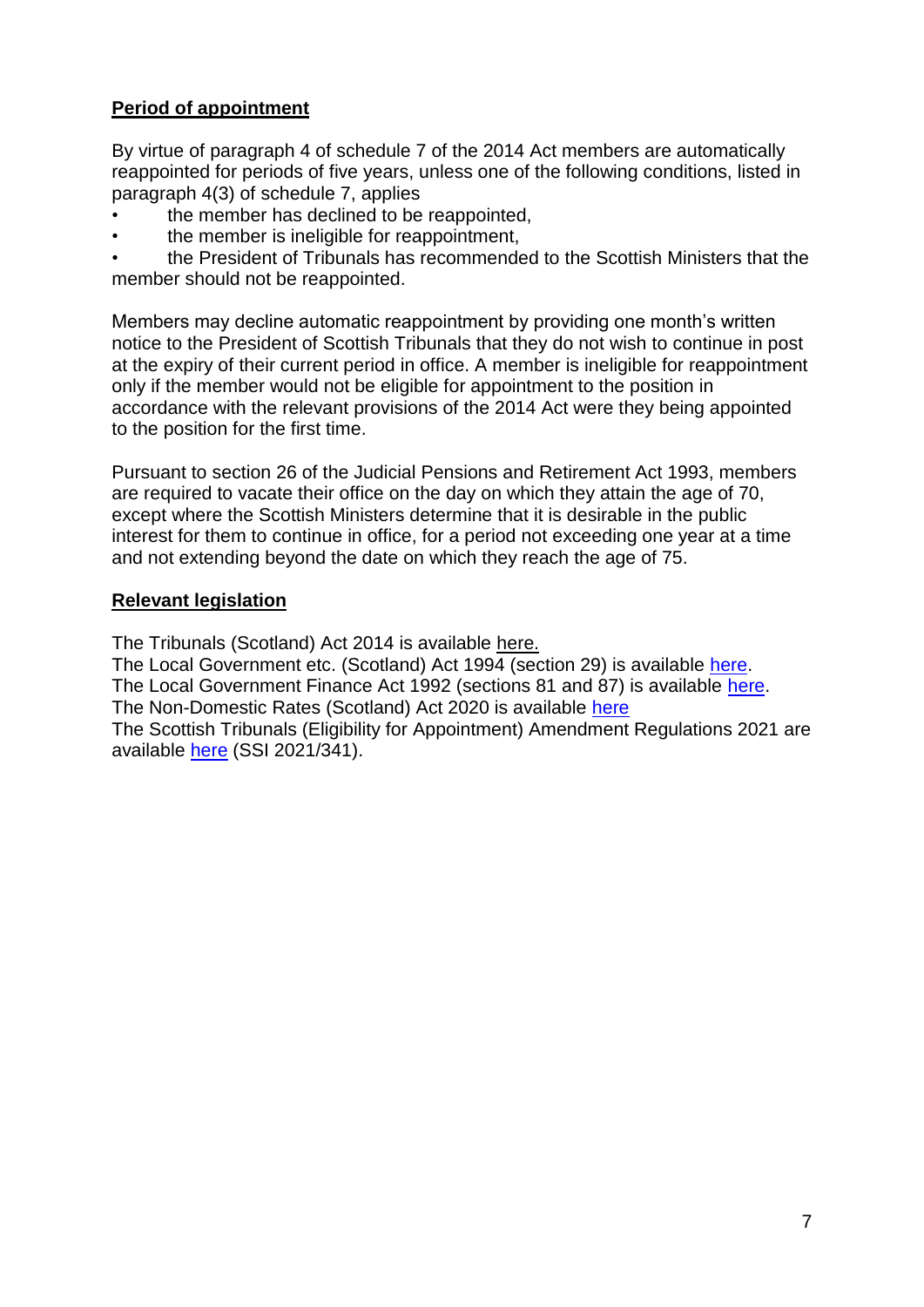## **4. SKILLS AND QUALITIES**

We will assess each applicant against a set of essential skills and qualities that are necessary for the role as outlined below:

| <b>Specialist qualities</b>                                                                                                                                                                                                                                                                                                                                                                                                                                                        |                                                                                                                                                                                                                                                                                                                                                                                                                                            |  |  |  |
|------------------------------------------------------------------------------------------------------------------------------------------------------------------------------------------------------------------------------------------------------------------------------------------------------------------------------------------------------------------------------------------------------------------------------------------------------------------------------------|--------------------------------------------------------------------------------------------------------------------------------------------------------------------------------------------------------------------------------------------------------------------------------------------------------------------------------------------------------------------------------------------------------------------------------------------|--|--|--|
| A high level of specialist knowledge, skill or experience relevant to the work of the<br>$\bullet$<br><b>Local Taxation Chamber</b><br>Where the appointment requires expertise within a particular discipline, evidence of<br>$\bullet$<br>relevant qualifications at an appropriate level in that field or a minimum of three years<br>experience as a member of a Valuation Appeal Panel<br>In all cases, a high level of interest in and commitment to the work of the chamber |                                                                                                                                                                                                                                                                                                                                                                                                                                            |  |  |  |
| <b>Personal and judicial qualities</b>                                                                                                                                                                                                                                                                                                                                                                                                                                             |                                                                                                                                                                                                                                                                                                                                                                                                                                            |  |  |  |
| <b>Managing work efficiently</b><br>Manages cases and time effectively<br>$\bullet$<br>Is diligent and hardworking<br>$\bullet$<br>Is able to deliver work at speed and<br>$\bullet$<br>under pressure<br>Is confident in managing the hearing<br>process                                                                                                                                                                                                                          | <b>Communicating effectively</b><br>Inspires confidence and respect<br>$\bullet$<br>Modifies communication style to meet<br>$\bullet$<br>the needs of different tribunal users<br>Listens with patience and respect<br>$\bullet$<br>Is able to communicate about their<br>$\bullet$<br>specialist area in a way which is<br>accessible and clear and will help fellow<br>tribunal members understand specialist<br>issues in a case        |  |  |  |
| <b>Exercising judgment</b><br>Remains impartial and open minded<br>$\bullet$<br>and is seen to be fair to all<br>Is able to analyse and assess complex<br>$\bullet$<br>evidence and arguments<br>Is able to reason clearly<br>$\bullet$<br>Is able to contribute constructively to<br>decision-making                                                                                                                                                                              | <b>Working with others</b><br>Is able to work collegiately with fellow<br>$\bullet$<br>tribunal members<br>Is amenable to appropriate direction<br>$\bullet$<br>and professional guidance from fellow<br>tribunal members<br>Allows people to give of their best<br>$\bullet$<br>Is even tempered and consistent<br>$\bullet$<br>Treats people with respect and<br>$\bullet$<br>sensitivity<br>Understands people and society<br>$\bullet$ |  |  |  |
| <b>Mind-set</b><br>Shows an understanding of and commitment to the role and to public service<br>Is self-aware and uses feedback and self-reflection to develop                                                                                                                                                                                                                                                                                                                    |                                                                                                                                                                                                                                                                                                                                                                                                                                            |  |  |  |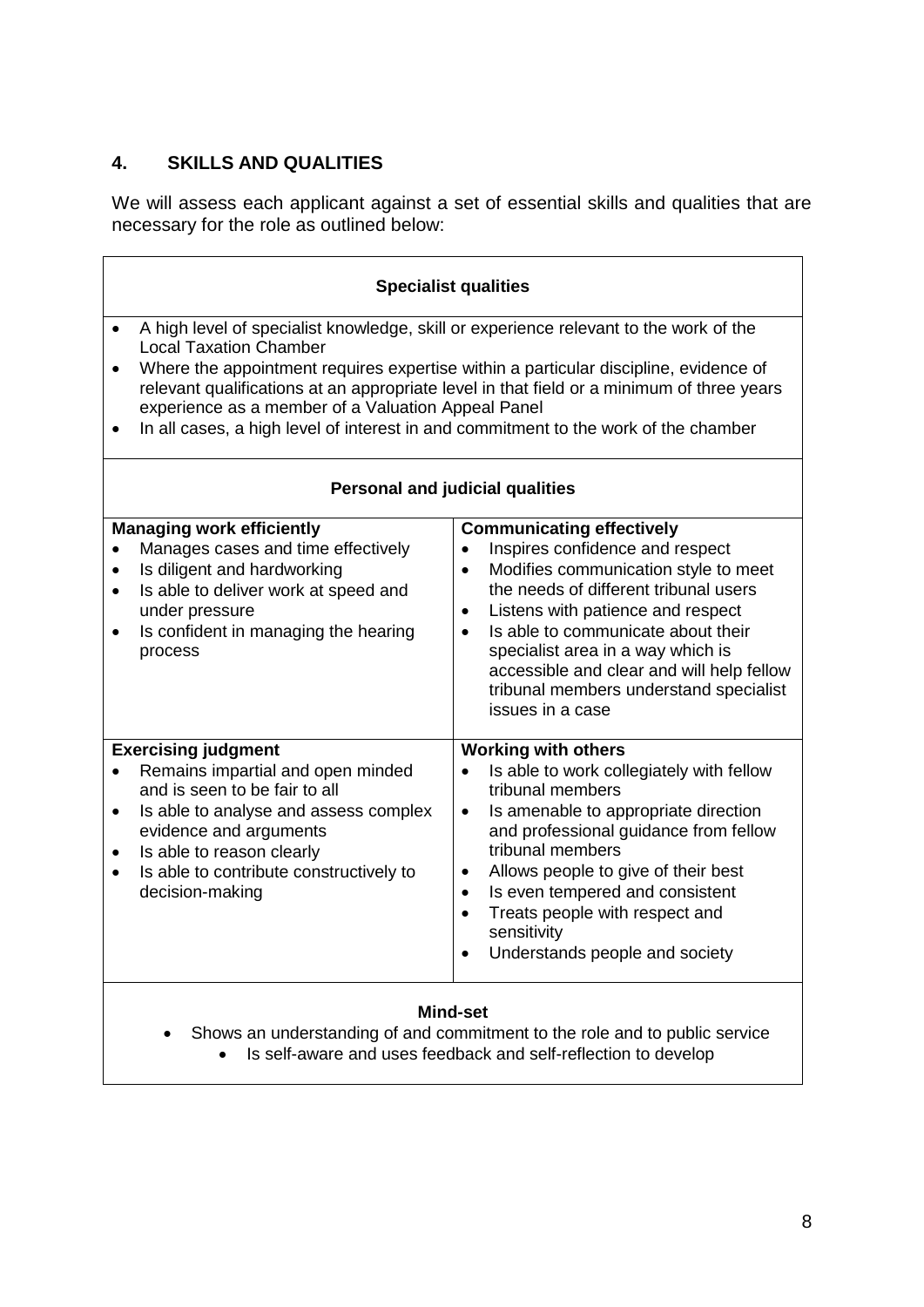## **5. THE PROCESS**

You can view the whole assessment process, including guidance, hints and tips on our website: [https://www.judicialappointments.scot/process.](https://www.judicialappointments.scot/process)

## **6. ONLINE APPLICATION**

The first time that you apply online for a judicial vacancy, you will be required to register on our website. If you have any difficulties, please contact the Business Management Unit at mailbox@jabs.gov.scot

When you submit your application, you will receive acknowledgement by email. You should contact us if you have **not** received an acknowledgement within 24 hours of submitting your application.

#### **Applications received after 12.00 (midday) BST on the closing date, Wednesday 8 June 2022, will not be accepted.**

## **7. COMPLETING THE APPLICATION FORM**

The online system is designed to be intuitive and includes instructions for completion within the form. You should also see the application section of our website before completing the form: [https://www.judicialappointments.scot/process/application.](https://www.judicialappointments.scot/process/application)

There are some areas that require instruction and these are detailed below:

## 7.1 **Full Name**

It is mandatory to include your full name, including any middle names, in your application as this will be used for essential consultation purposes if you are shortlisted for interview. We will consult with the following;

- The Crown Agent
- Police Scotland

## 7.2 **Career history**

We are aware that you may have more than one current role, however, the system only allows you to enter one current role. You should enter your main role in the "Current Job" section, and the others in the "Previous Job" section and in the section "To" enter the date that you submit your application

## 7.3 **Self-Assessment**

For information on how to complete this section, please refer to the [what we're](https://www.judicialappointments.scot/resources/what-were-looking)  [looking for](https://www.judicialappointments.scot/resources/what-were-looking) and [application](https://www.judicialappointments.scot/process/application) sections of our website. Core skills and qualities for judicial posts including tribunal roles can be found at [what we're looking for.](https://www.judicialappointments.scot/resources/what-were-looking)

Additional skills and qualities required for the role of LTC Member\*.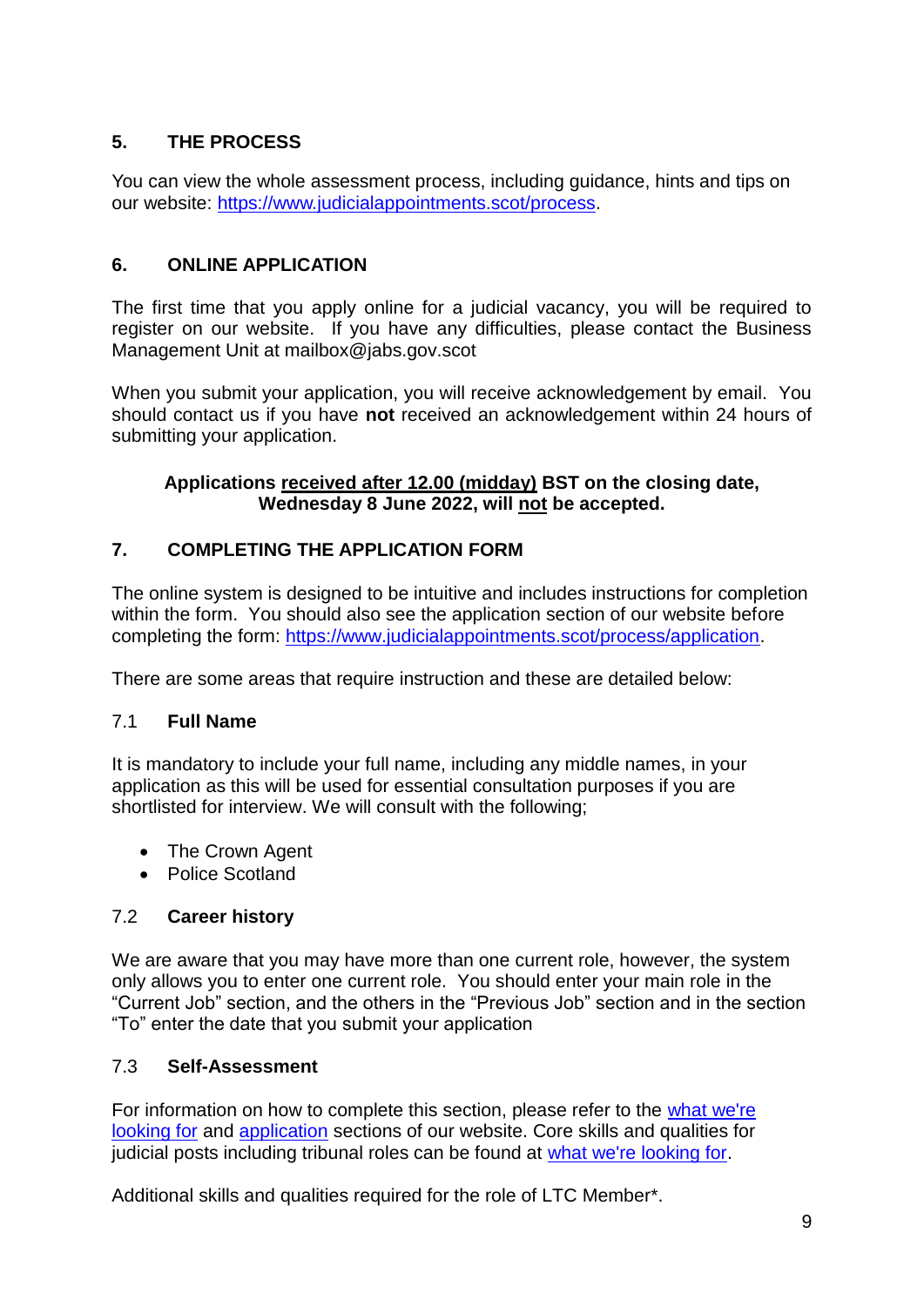\*The required skills and qualities for this role are set out in section 4 in this Guidance and you should consider each criterion and all sub-criteria.

## **7.3.1 Technical knowledge, skills and competence**

In addition to the information on our website, you should consider the following information for this role.

Your self-assessment should include specific examples which demonstrate depth of knowledge and competence in your own area(s) of technical practice and/or other relevant areas of work. It should also include example(s) which illustrate an ability to acquire and apply new areas of technical knowledge in depth and with speed and accuracy. Summary details of examples relating to a rating or council tax case that you have been involved with or rating or council tax advice that you have given are particularly welcome.

## **7.3.2 Location**

Please ensure that you select from the Location List which of the 13 Valuation Areas in the application form that you claim to have expertise of and please answer the questions to provide evidence of this local knowledge. Local knowledge is particularly important for this role.

It will be for the Chamber President to deploy members as they see fit but geography and local knowledge of the area will be a factor in these decisions.

## **7.4 Conflict of interest**

You should declare any potential conflict of interest though a relationship with any Board / panel members or other reason.

Details of the full Board membership are on the JABS' website.

The Selection Panel comprises Ms Liz Burnley (JABS Lay Member and Panel Chair); Mrs Deirdre Fulton (JABS Lay Member); The Hon. Lord Minginish (JABS Tribunals Member); and Ms Jacqui Taylor (Local Taxation Chamber President)

The Selection Panel oversees the recruitment process, developing and approving paperwork including drafting questions etc. but is not directly involved with assessing applications or interviews.

There are two interview panels comprising Paul Gray (JABS Lay Assistant and Panel Chair); Marieke Dwarshuis (JABS Lay Assistant and Panel Chair); and representatives of the President of the Scottish Tribunals Collette Gallagher, Paul Doyle, Andrew McFarlane and Robert Buchan.

The interview panels are responsible for assessing applications, conducting interviews and making initial recommendations to the Board.